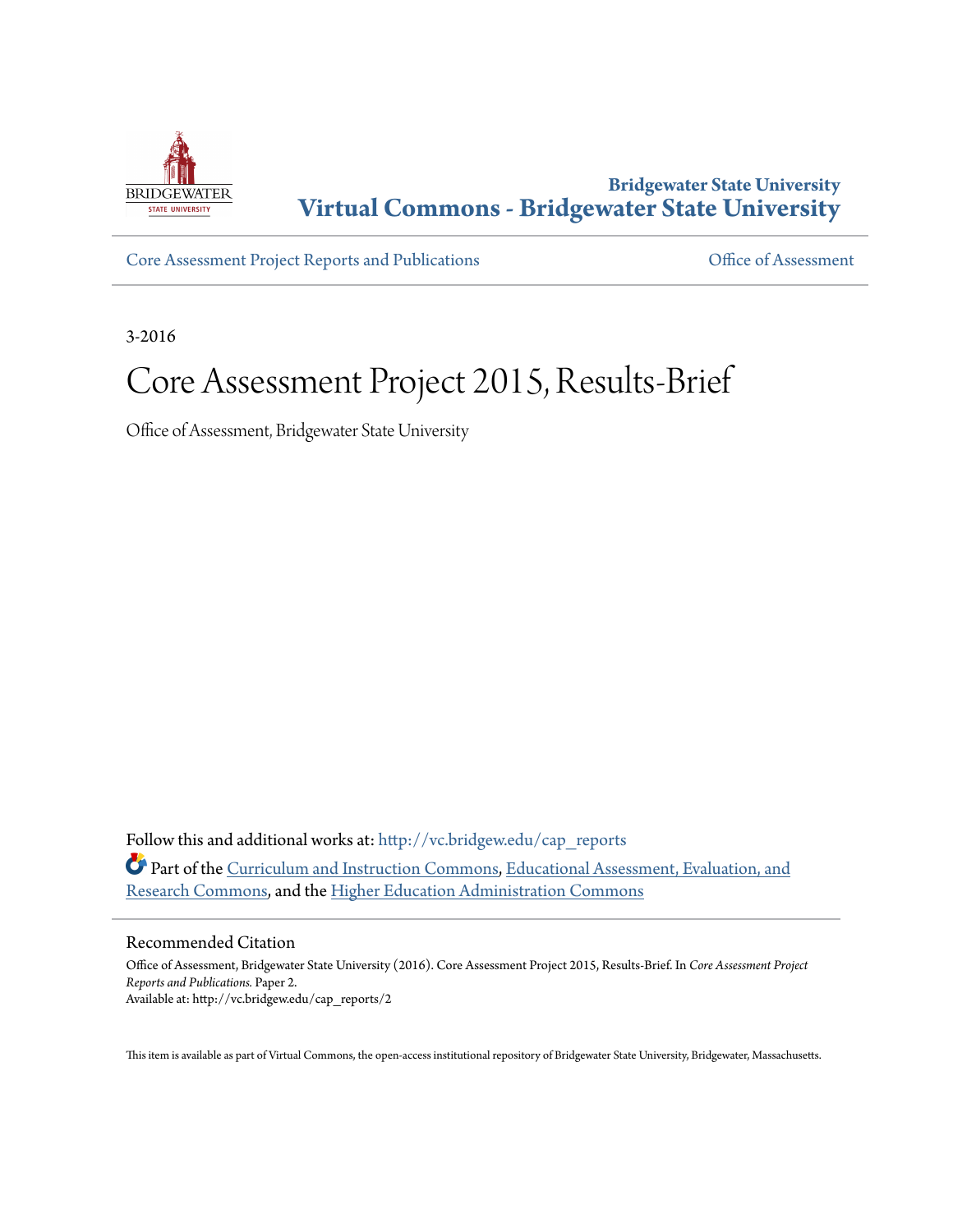

# **Results** CORE Assessment Project

The Core Assessment Project (CAP) is a collaborative process among the Core Curriculum Steering Committee, faculty and faculty librarians, and the Office of Assessment to conduct institution-wide assessment of select core skills to see where these skills are occurring naturally in the classroom and to what degree students are performing at various stages of their degree pathway. Results may guide the introduction, reinforcement, mastery, and assessment of the core skills.



## Definitions of Selected Core Skills for CAP 2015

## critical thinking

A habit of mind characterized by the comprehensive exploration of issues, ideas, artifacts, and events before accepting or formulating an opinion or conclusion (from AAC&U Critical Thinking LEAP VALUE Rubric).

## Information Literacy

A set of skills that enable individuals with the ability to search for, locate, and evaluate information resources in order to *support arguments, communicate effectively, and make evidence-based decisions*  (italics indicates the focus of the CAP assessment).

## Quantitative Reasoning

The degree to which the use/mis-use of QR naturally forwards or fails to forward an argument. In high-scoring papers, QR enhances the argument or effectiveness of the paper. In low-scoring papers, the ineffectiveness or absence of QR weakens the paper (from the Carlton College QuIRK rubric).

## WRITTEN COMMUNICATION

Students will compose effectively in response to an assignment, in voice appropriate for the target audience, effectively narrowing the focus, supporting it with evidence, and organizing the text in such a way as enhances the message.